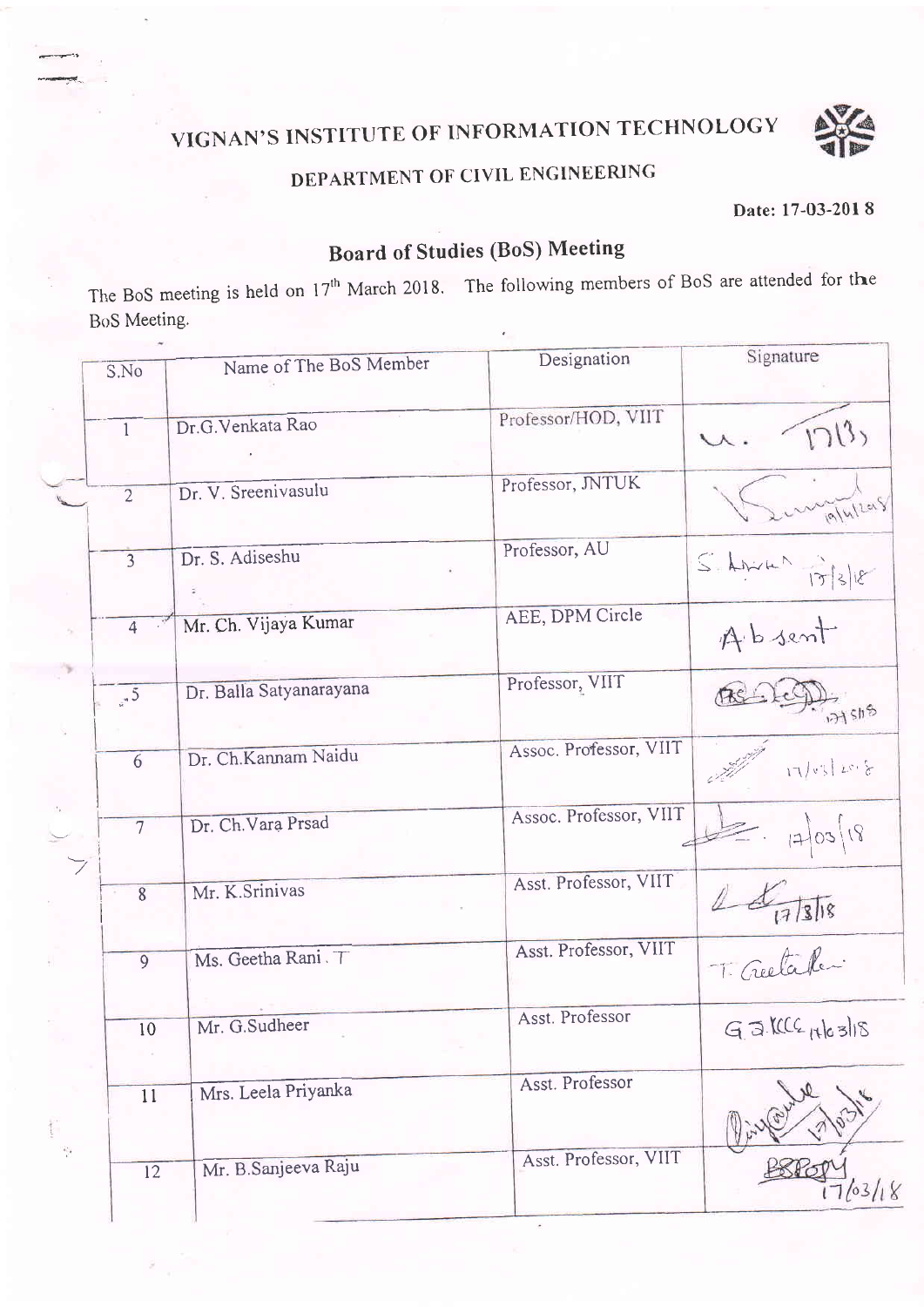|                           | Vignan's Institute of Information Technology<br>Approved by AICTE Affiliated to JNTUK  |      |                            | Page |
|---------------------------|----------------------------------------------------------------------------------------|------|----------------------------|------|
|                           | Besides VSEZ, Duvvada, Vadlapudi Post, Gajuwaka<br>Visakhapatnam - 530049, A.P., India |      |                            |      |
|                           | Rev No: 01                                                                             |      | Effective Date: 29/06/2015 |      |
| Issue No:01<br>Format No. | $VIII - ISO - C -$                                                                     | Date | 17.03.2018                 |      |

# Feedback from BOS members for Proposed II B.Tech Syllabus

| Name of BOS Member | Dr.G. Venkata Rao | Designation |  |
|--------------------|-------------------|-------------|--|
| Email Id           |                   | Mobile No.  |  |
| Address            |                   |             |  |

| 1. Does the Proposed Course Structure meet Vision of the Institute?     | $2$ Yes/No |           |
|-------------------------------------------------------------------------|------------|-----------|
| 2. Does the Proposed Course Structure meet Mission of the Institute?    | Ves/No     |           |
|                                                                         |            | yes/No    |
| 3. Does the Proposed Course Structure meet Vision of the Department?    |            | yes/No    |
| 4. Does the Proposed Course Structure meet Mission of the Department?   |            | Yes/No    |
| 5. Does the Proposed Course Structure meet PEOs of the Department?      |            | Yes/No    |
| 8. Does the Proposed Course Structure meet PSOs of the Department?      |            |           |
| 7. Does the Proposed Course Structure meet POs of the Department?       |            | Nes/No    |
| 8. Does the Proposed Course Structure meet Industry Requirements?       |            | Yes/No    |
| 9. Does the Proposed Course Structure meet Stake holders" Expectations? |            | $N$ es/No |
|                                                                         |            |           |

Comments/ Suggestions if any:

ngn Signature